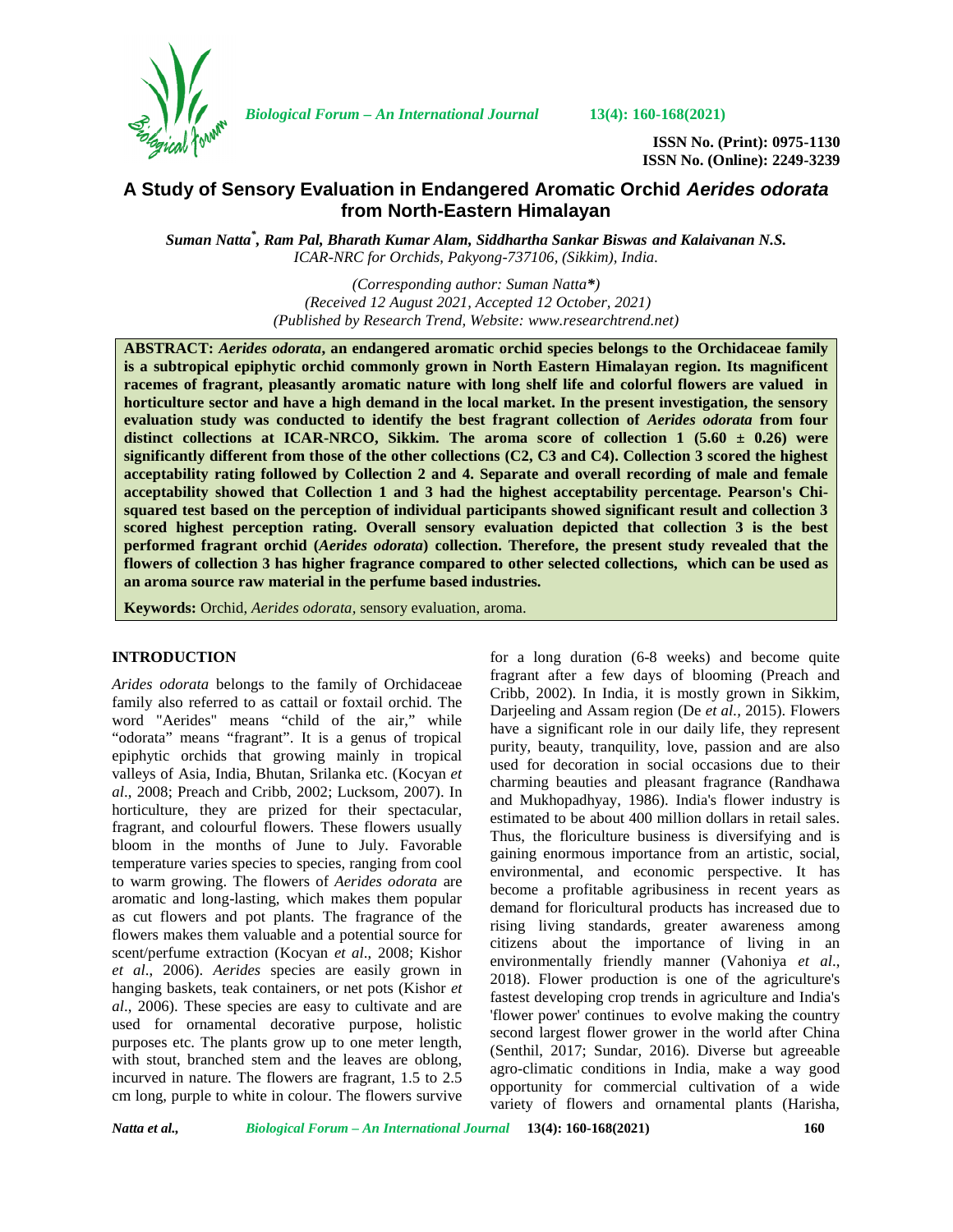2017; Roy, 2008). The Indian cut flower sector is primarily focused on the sale of fresh flowers, cut greens, and nursery products such as annual seed packets, foliage, propagating plant material, and plants for landscaping. The Indian government recognized floriculture as a rising sector and granted it 100 percent export-oriented status (APEDA). The globalization of the economy has encouraged Indian small entrepreneurs to establish world-class export-oriented floriculture enterprises. A large number of public and private companies have been set up in different parts of the country and have taken a proactive role in developing infrastructure facilities and logistic networks for the flower industry. According to APEDA, India's floriculture exports and imports accounted for 0.40 per cent and 0.12 per cent of the country's total revenue in 2018. The total value India's cut flowers exports was USD 81.94 million, while total imports reached USD 25.06 million in 2018–2019 (Anumala and Kumar, 2021).

Flower fragrance is crucial in the commercialization of flowering plants and considered one of the most important characteristics of cut flowers during their vase life (Raguso, 2008). However, this trait is underdeveloped in new flower cultivars because the inheritance of floral scent is complex and does not inherited across generations (Aros *et al*., 2015). Flower fragrance can be evaluated using sensory analysis, which is based on the perception of our olfactory/sensory system and is frequently employed to determine customer preferences (Veramendi *et al*., 2013), as it is the only method that can evaluate hedonic qualities. Numerous studies have demonstrated that our sensory system is much more sensitive and complicated than any other methods of evaluating scents (Hinterholzer and Schieberle, 1998). The sensory analysis study helps to identify the aroma to be evaluated in its entirety. Additionally, sensory analysis was performed to illustrate the beneficial effects of floral aroma on human health by analysing the psychophysiological responses of people exposed to the fragrance of Japanese plum flower (Jo *et al*., 2013). Recent research has integrated an olfactory system with GC-MS to create olfactometry, which enables the qualitative assessment of odorous chemicals in commodities such as meat and fruits (Wu *et al*., 2014, Ubeda *et al*., 2012). Although several research have examined the chemical evaluation of floral aroma (Kong *et al*., 2012; Yue *et al*., 2014; Li *et al*., 2017), relatively little information has been published on sensory evaluation of this quality which is most crucial for marketing of ornamental plants. Most sensory evaluations have been conducted on foods and beverages, including juice and wine (Amerine, 2013; Andreu-Sevilla *et al*., 2013; Aros *et al*., 2020). However, the purpose of this study was to identify the best floral aroma producing plant from four distinctly scented species of *Aereides odorata* with significant

commercial value using sensory evaluation study. This investigation will help to prepare the documentary of best growing local *Aerides odorata* collections as a result farmers and breeders from this region can easily identify and grow this species. Due to pleasant aroma this identified collection can be exported to the perfume industry by the farmers of this region.

## **MATERIALS AND METHODS**

#### *A. Sample collection*

The plants of *Aerides odorata* were grown under the poly house at ICAR-NRCO, Sikkim. The flowers were in full bloom during the months of May-July and after blooming the flower sample was collected for sensory evaluation investigation. Based on distinct aroma a total of four different collections of *Aerides odorata* i.e., Collection 1, 2, 3 and 4 were selected for sensory evaluation. Sensory evaluation study of the orchid flowers was conducted at training hall of ICAR-NRC for Orchids in room temperature (25-27°C) using a questionnaire containing nine-point hedonic scales (1 to 9) by 24 participants including 14 males and 10 females. The ratings included aroma (scent) and general acceptability on a scale of 1 to 9, whereas, 9 representing extreme liking and 1 representing extreme disliking (Hajmohammadi *et al*., 2016, Lim, 2011, Zheng *et al*., 2014). Fresh flowers were picked in the morning around 9.30 am and the experiment was performed between 10 am to 11.30am.

The study is exploratory and observational in nature. An in-depth sensory evaluation and, more importantly, comprehensive quantitative consumer research were outside the scope of this research. Therefore, a mixed method was used, in which the subjects performed both hedonic and free choice profiles, despite not having been properly trained. Prior to the assessments, participants were asked three questions about their perception and desire for fragrant samples (flowers). The questions were as follows":

A) Do you smell the aroma in this sample? (Yes/No)

B) Based on aroma, choose any scale? (Scale1: Dislike extremely, scale 2: Dislike very much, scale 3: Dislike moderately, scale 4: Dislike slightly, scale 5: Neither like/dislike, scale 6: Like slightly, scale 7: Like moderately, scale 8: Like very much and scale 9: Like extremely).

C) Overall acceptability of all collections based on their aroma? (Very good/ Good/ average).

Following the evaluations, panelists were asked to suggest acceptable collections for adding with *Aerides odorata* flowers.

After completion of the test, the participants were asked the best collections on free-choice. During the sensory evaluation the panelists were given with a long spike of clean flowers (about 50-70 flowers per spike). Repeated scoring was permitted and test has been done on in triplicate.

*Natta et al., Biological Forum – An International Journal* **13(4): 160-168(2021) 161**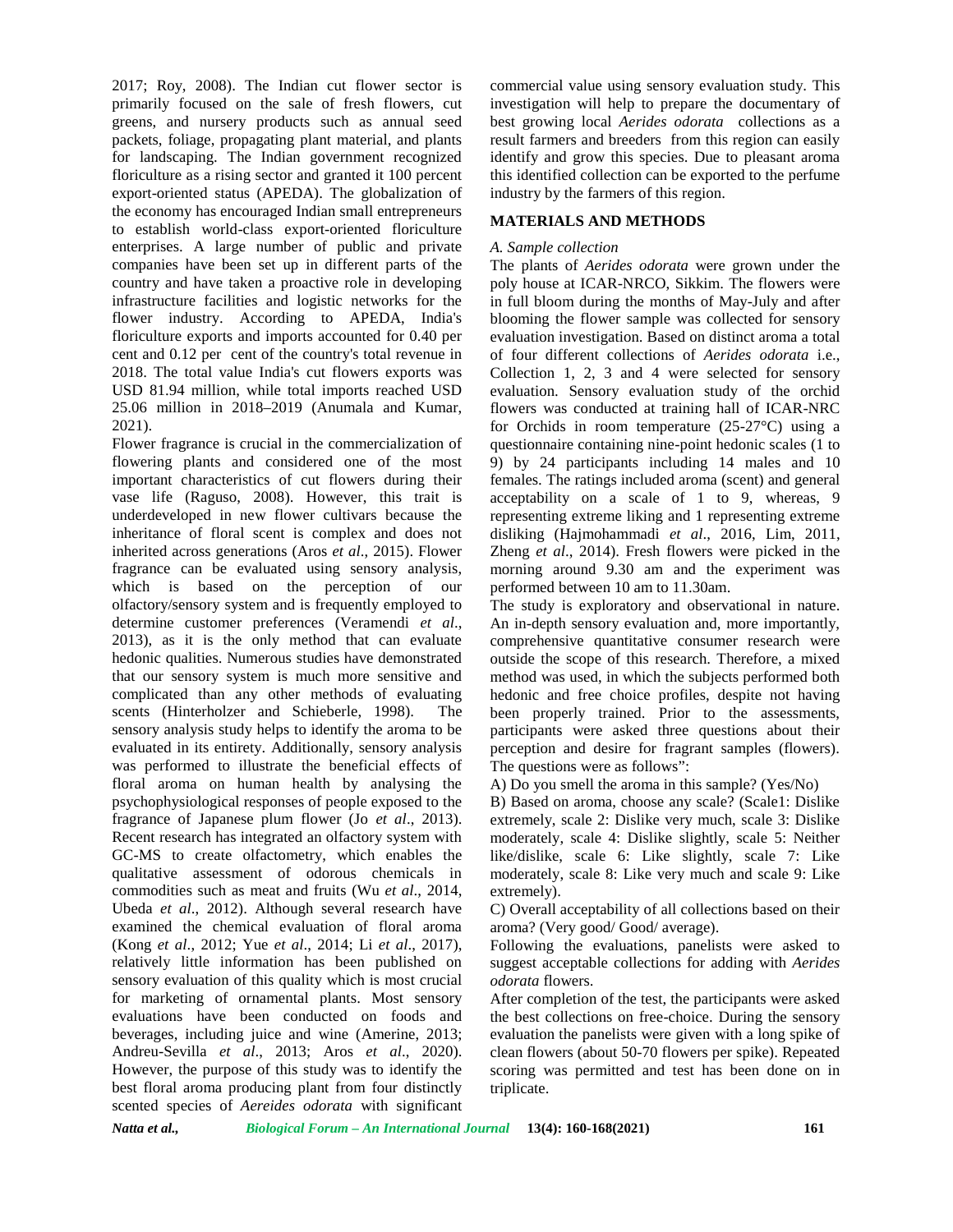#### *B. Statistical analysis*

A Completely Randomized Design (CRD) was used for the experiment. Statistical analysis and mean comparisons were performed using the statistical R software and Microsoft Excel 2007. One-way analysis of variance (ANOVA) was used to evaluate the gathered data. The Duncan test was used to compare means and find out the significant levels at  $p = 0.05$ .

| Sr. No. | Orchid          | Family      | Collection<br>code | <b>Collection place</b> | Latitude  | Longitude |
|---------|-----------------|-------------|--------------------|-------------------------|-----------|-----------|
|         | Aerides odorata | Orchidaceae | C <sub>1</sub>     |                         |           |           |
| ۷.      | Aerides odorata | Orchidaceae | C2                 | ICAR-NRCO.<br>Sikkim    | 27.236510 | 88.592430 |
| J.      | Aerides odorata | Orchidaceae | C3                 |                         |           |           |
|         | Aerides odorata | Orchidaceae | C4                 |                         |           |           |

**Table 1: Details of orchid sample collection**.



**Fig. 1.** Distinctive collections of *aerides odorata* flowers for sensory evaluation.

# **RESULT AND DISCUSSION**

Sensory evaluation test is one of the most important attributes to determine or identify the best performed quality of flower species, foods etc. The participants showed a positive feeling, and a genuine enthusiasm to identify the best collections of *Aerides odorata*. The people who participated in sensory evaluation were predominantly male (58.33%). The highest percentage of age distribution (Table 2) of male (42.86%) was above 40 years and the second highest percentage (28.57%) of age distribution was below 30 years, while the age distribution of female participants (41.67%), recorded that most of the participants (50%) were between 35 and 40 years of age. In the overall age distribution (both male and female participants), above 66.66% of the participants age were above 30 years. The overall aroma score by the male and female participants (Table 3) shows that Collection 1 is significantly different from the other three collections, which have low aroma scores and minimal acceptability compared to rest of the collections. The highest aroma score was recorded in Collection 3 (6.94  $\pm$  0.22) followed by Collection 2 (6.93  $\pm$  0.24) while the lowest score was recorded in Collection 1 (5.60  $\pm$ 0.26) of *Aerides odorata* flowers. According to the sensory preference of the participants, fragrances were present in all the four selected collections of *Aerides* *odorata* flowers. The percentage of aroma acceptability (Table 4) was calculated in three different ways such as overall acceptability, male and female acceptability. Total three category was used in preference choice list of acceptability category part i.e., 'very good', 'good' and 'average' category. The overall acceptability percentage has been revealed that Collection 3 had the percentage of highest acceptability in the 'very good' category (33.33%) followed by collections 2 and 4 (29.16%), while collections 1 and 2 had the same score in the 'good' category (50%) followed by collections 3 (45.83%). The percentage of male acceptability percentage revealed that collection 1 and 2 recorded maximum score in the 'very good' (42.85%) and 'good' (64.28%) category respectively, and collection 4 recorded 'average' category (42.87%). The female acceptability percentage showed that Collection 3 scored highest (50%) in 'very good' acceptability category whereas collection 1 and 2 shared maximum acceptability (50%) in 'good' category. In the terms of 'very good' category of acceptability, we can assume that the flowers of Collection 3 is the best performed aromatic orchid collection compared to other selected flower collection of *Aerides odorata* species. Differences in aroma fragrant among the selected flowers collections may be due to different expressions of aroma synthesis genes and differences in olfactory sense of male and female participants.

*Natta et al., Biological Forum – An International Journal* **13(4): 160-168(2021) 162**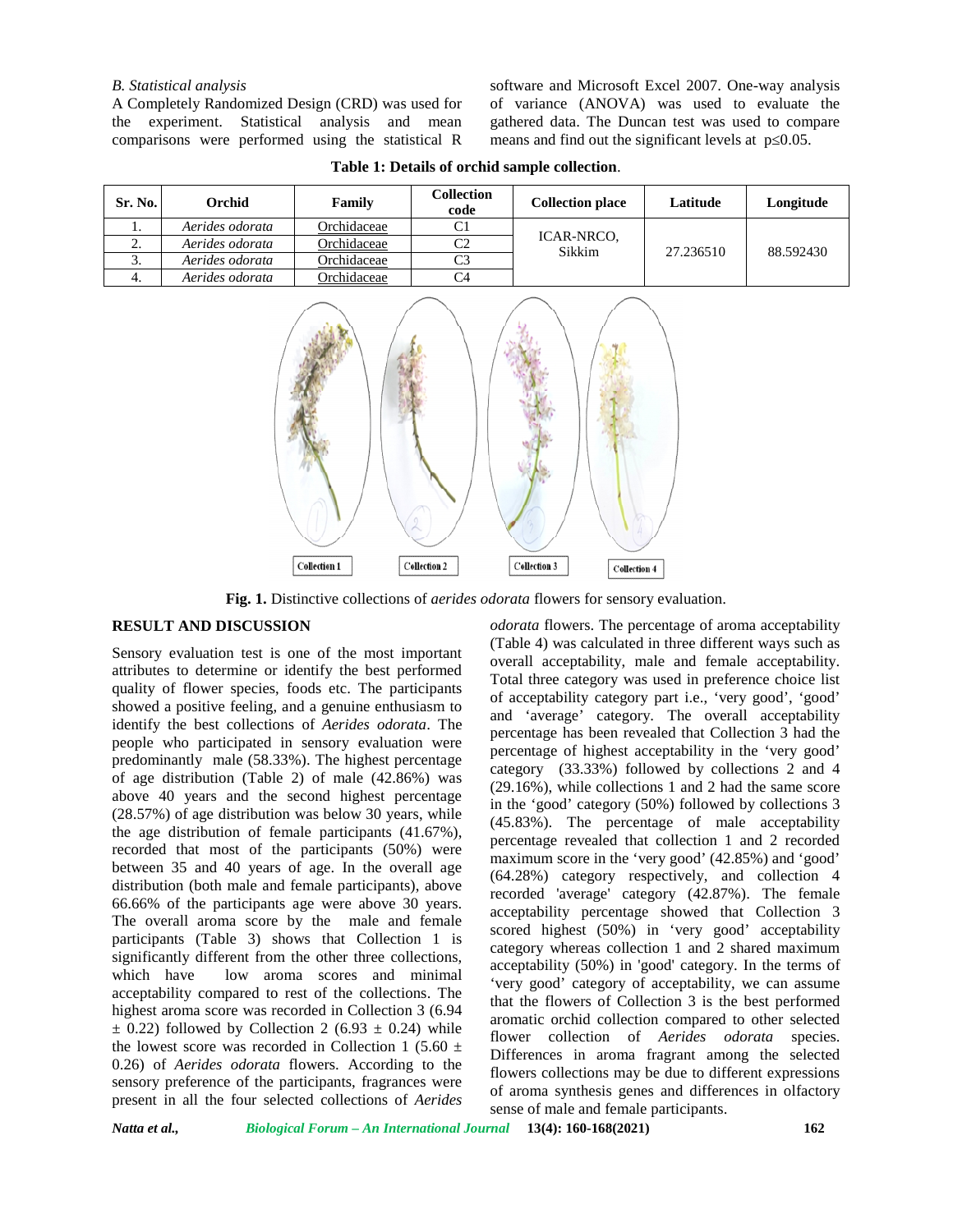| Age                            | Male %      | <b>Female</b> % | Overall % |
|--------------------------------|-------------|-----------------|-----------|
| Below 30 years old $(\leq 30)$ | 28.57       | 20              | 25        |
| 31 to 35 years old             | 7.14        | 10              | 8.34      |
| 35 to 40 years old $(>35)$     | 21.43       | 50              | 33.33     |
| Above 40 years old $(>40)$     | 42.86       | 20              | 33.33     |
| <b>Total Participants</b>      | 14 (58.33%) | 10(41.67%)      | 24 (100%) |

**Table 2: Detailed age wise participants in sensory evaluation.**

#### **Table 3: Aroma score from sensory evaluation.**

| <b>Orchid Collection</b> | Aroma score: Overall       | Aroma fragrance |  |
|--------------------------|----------------------------|-----------------|--|
|                          | Mean $\pm$ SEm             | (Yes/No)        |  |
| C1                       | $5.60 \pm 0.26^b$          | Yes             |  |
| C <sub>2</sub>           | $6.93 \pm 0.24^{\circ}$    | Yes             |  |
| C <sub>3</sub>           | $6.94 \pm 0.22^{\text{a}}$ | Yes             |  |
| C <sub>4</sub>           | $6.74 \pm 0.16^a$          | Yes             |  |
| LSD(0.05%)               | 0.670                      |                 |  |
| CV                       | 5.427                      |                 |  |
| F value                  | 9.778                      |                 |  |

**Table 4: Aroma acceptability score from participants in sensory evaluation.**

| Orchid            | Overall acceptability $(\% )$ |       |         | Male acceptability $(\% )$ |       |         | Female acceptability $(\% )$ |      |         |
|-------------------|-------------------------------|-------|---------|----------------------------|-------|---------|------------------------------|------|---------|
| <b>Collection</b> | Verv<br>good                  | Good  | Average | <b>Very</b><br>good        | Good  | Average | Verv<br>good                 | Good | Average |
| C <sub>1</sub>    | 8.33                          | 50    | 41.67   | 42.85                      | 50    | 7.42    | 10                           | 50   | 40      |
| C <sub>2</sub>    | 29.16                         | 50    | 20.84   | 14.28                      | 64.28 | 21.44   | 30                           | 50   | 20      |
| C <sub>3</sub>    | 33.33                         | 45.83 | 20.84   | 35.71                      | 42.85 | 21.44   | 50                           | 30   | 20      |
| C <sub>4</sub>    | 29.16                         | 37.5  | 33.34   | 21.42                      | 35.71 | 42.87   | 40                           | 40   | 20      |

Pearson's Chi-square test was also done to find out the actual performed results of participants perception versus expected results of perception observation which relies with the differences between the collections (C1, C2, C3 and C4) and perception categories (very good, good and average) of participants (Table 5). The observed or actual performed perception of the participants were significantly higher than the expected perception score. Therefore, based on perception of the participants, each collections is different from each

other by aroma quality. However, the observed and actual performed perception score of Collection 3 in the 'very good' category showed the highest score (8) than expected score (6) of the other collections and this result was correlated with the aroma score. The result of Pearson's Chi-square test suggested that collection 3 was the best performed (scored) fragrant collection based on participants perception score in 'very good' category.

| <b>Collection</b> |           | Chi-squared observed/actual performed score | Chi-squared expected score                                       |           |      |         |
|-------------------|-----------|---------------------------------------------|------------------------------------------------------------------|-----------|------|---------|
|                   | Very good | Good                                        | Average                                                          | Very good | Good | Average |
|                   |           |                                             |                                                                  |           |      |         |
| $\sim$            |           |                                             |                                                                  |           |      |         |
| $\sim$            |           |                                             |                                                                  |           |      |         |
|                   |           |                                             |                                                                  |           |      |         |
|                   |           |                                             | Chi-squared = 6.7835, df = 6, p-value = $0.3413**$ (significant) |           |      |         |

Fig. 2 summarizes the aroma scoring by male, female and overall participants. In male category (Fig. 2A) showed that maximum participants preferred 'Like slightly' scale (score: 6) whereas female preferred 'like very much' scale (score: 8) and the overall performance (average score) by both male and female preferred 'Like slightly' scale (score: 6).

Therefore, this result also indicated that female participants preferred higher aroma (score) in flower collections compared to male participants The difference between the male and female preference scale may be due to the presence of strong olfactory senses in the female participants as well as aroma gene expressions.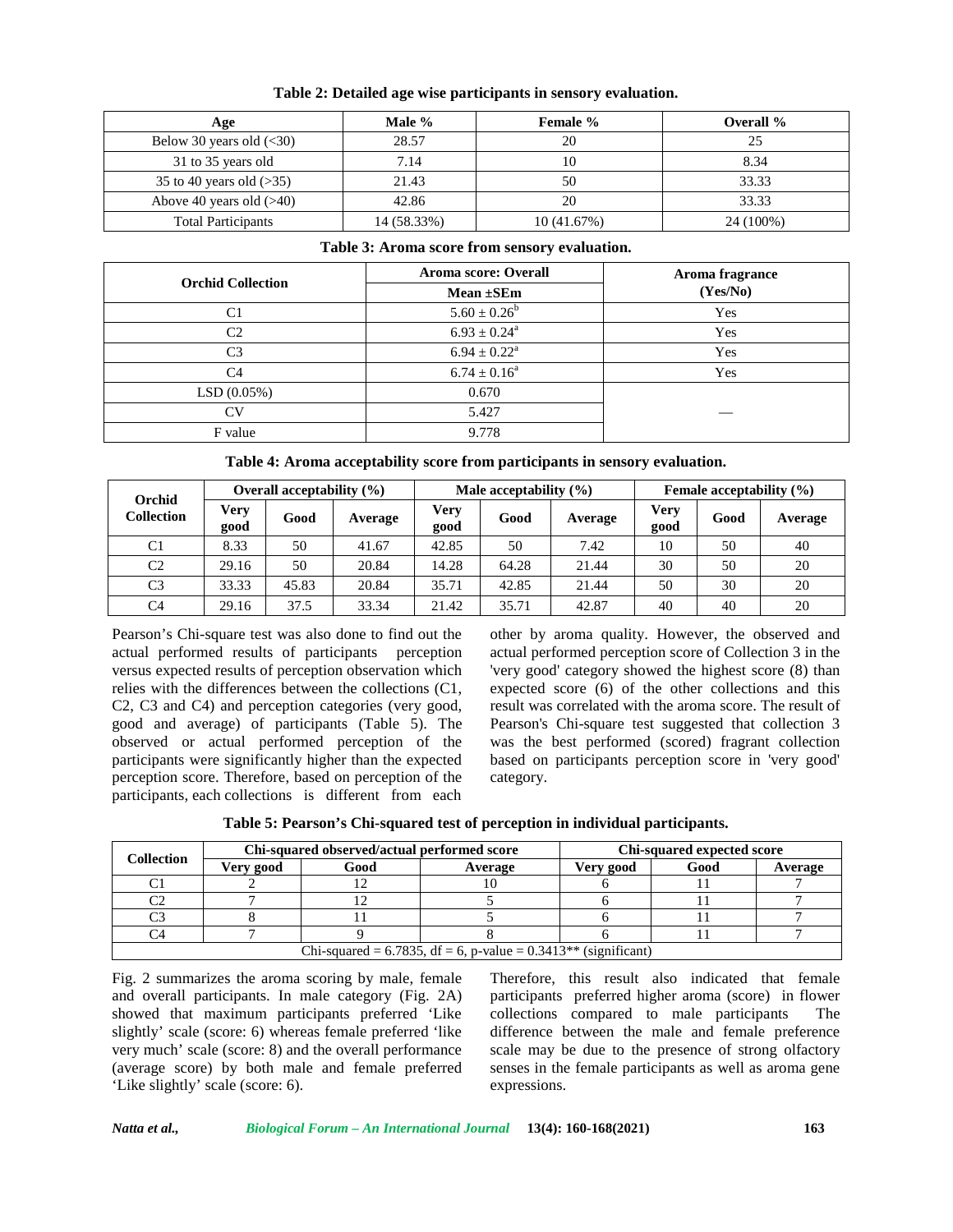

**Fig. 2A.** Graphical representation of aroma score performance by male participants.



**Fig. 2B.** Graphical representation of aroma score performance by female participants.



*Natta et al., Biological Forum – An International Journal* **13(4): 160-168(2021) 164 Fig. 2C.** Overall graphical representation of aroma score performance by both male and female participants.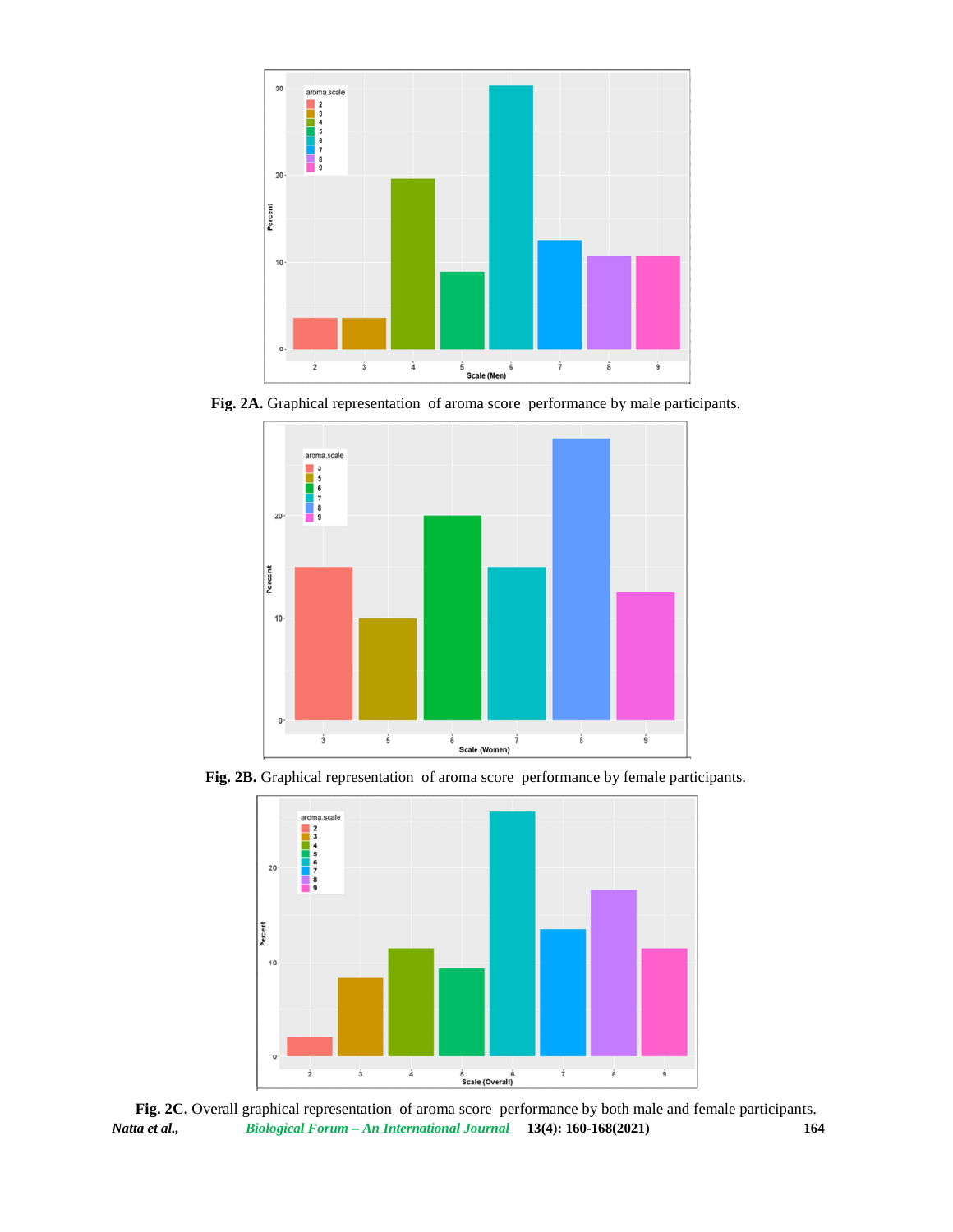Fig. 3 shows the aroma scale of the each sample collections. In Collection 1 and 4, overall score of aroma recorded maximum in the 'Like slightly' scale (score: 6) whereas aroma scale 'like very much' (score: 8) and 'Like moderately' (score: 7) observed the highest for Collection 2 and 3. Graphical representation of aroma acceptability preference performance also explained in Fig. 4. Study revealed that overall, male and female category mostly preferred 'good' category as their free-choice. These four distinct collections of *Aerides odoata* have a distinct aroma, but based on aroma scaling, acceptability and perception of participants, collection 3 reported most pleasant aroma which making this collection an ideal source for supply of fragrant flowers for ornamental or as a source of perfumes in the industrial sector.



**Fig. 3.** Graphical representation of aroma scale of each flower collection (*Aerides odorata*)

The knowledge, understanding and positive attitude of the participants in our study did not significantly differ from the findings of Kelley *et al*. (2001). They reported that people interested in gardening during specific surveys for edible flower evaluation found close to our methodology, they appeared to demonstrate a significantly higher than average level of knowledge when compared to standard consumers (Kelley *et al*. 2002). Aros *et al*., (2015) also studied the floral scent evaluation in three different cut flowers namely Chrysanthemum, freesia and Lilium through sensorial system. In their investigation a total of 18 individuals participated and evaluated the best performed floral scent intensity among the selected flowers species. The aroma of flowers was scored as attractive for over all samples at variable levels of aroma strength. *Aerides odorata* was chosen as the most fragrant cut-flower (Mlcek *et al*., 2021). Whereas the aroma can boost consumers' attention in the flowers, the buds are often

odorless, and thus only completely developed blossoms were harvested (Takahashi *et al*., 2020). As a result, the petals of many flowers are the primary source of aromatic chemicals, for example, the petals of *Rosa damascena* are utilized to create aromas and natural smells. However, considering the preference/opinion of participants, floral scent is one of the most important sensorial and economical attribute to characterize the best performed flowers species. Our findings also close the to the report observed by D'Antuono and Manco (2013) for edible flowers of wild ornamental *Allium* species, in this total 29 individuals participated in sensory evaluation experiment and they rated higher acceptability (visual and olfactory) in *A. roseum* flowers species whereas flowers of *A. neapolitanum* species were recorded lower flavour and olfactory preference. Their investigation report also suggested that critical importance of sensorial attributes to characterize the best quality flowers species.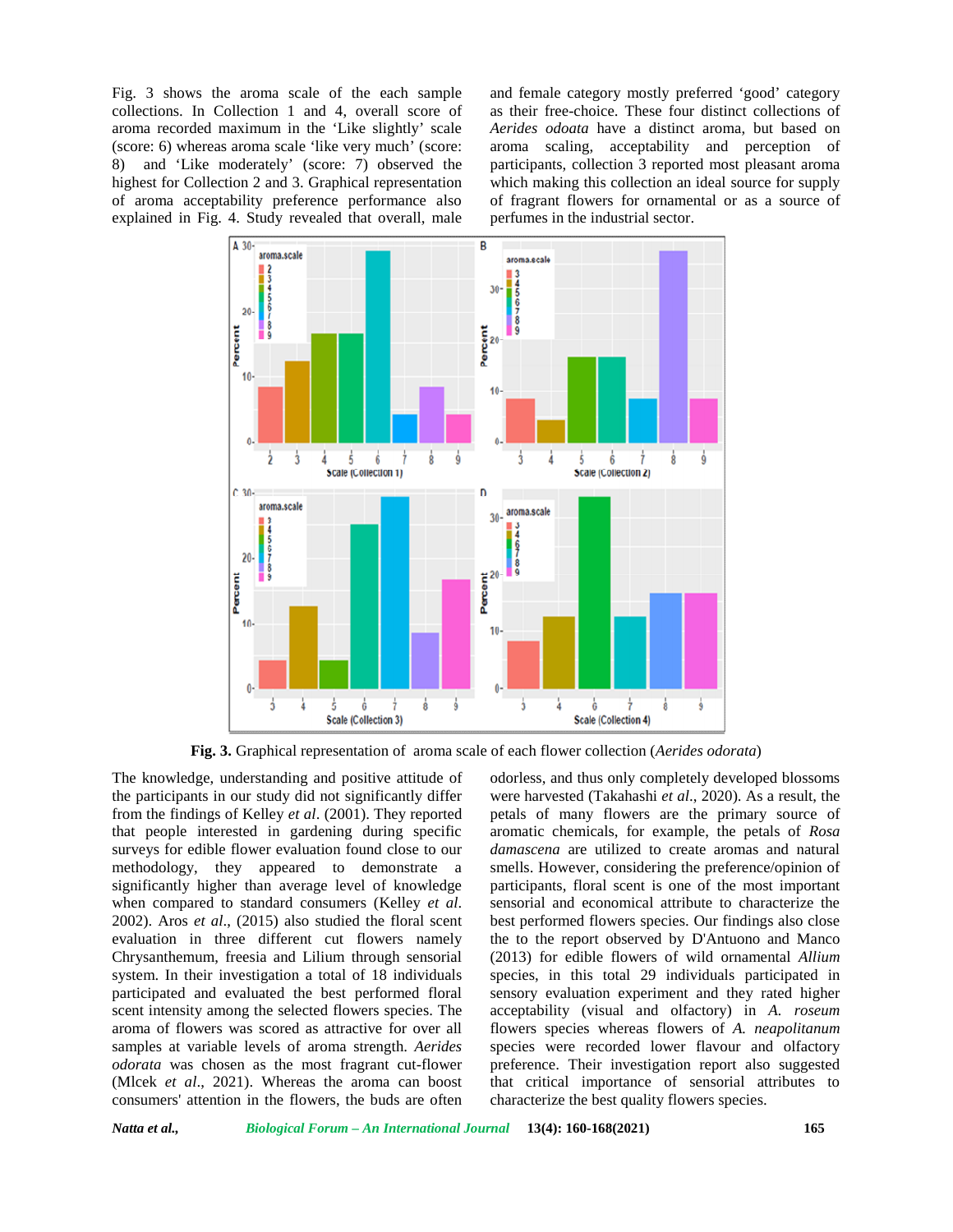





**Fig. 4B.** Overall acceptability performance of both male and female participants.



**Fig. 4C.** Overall acceptability performance of both male and female participants.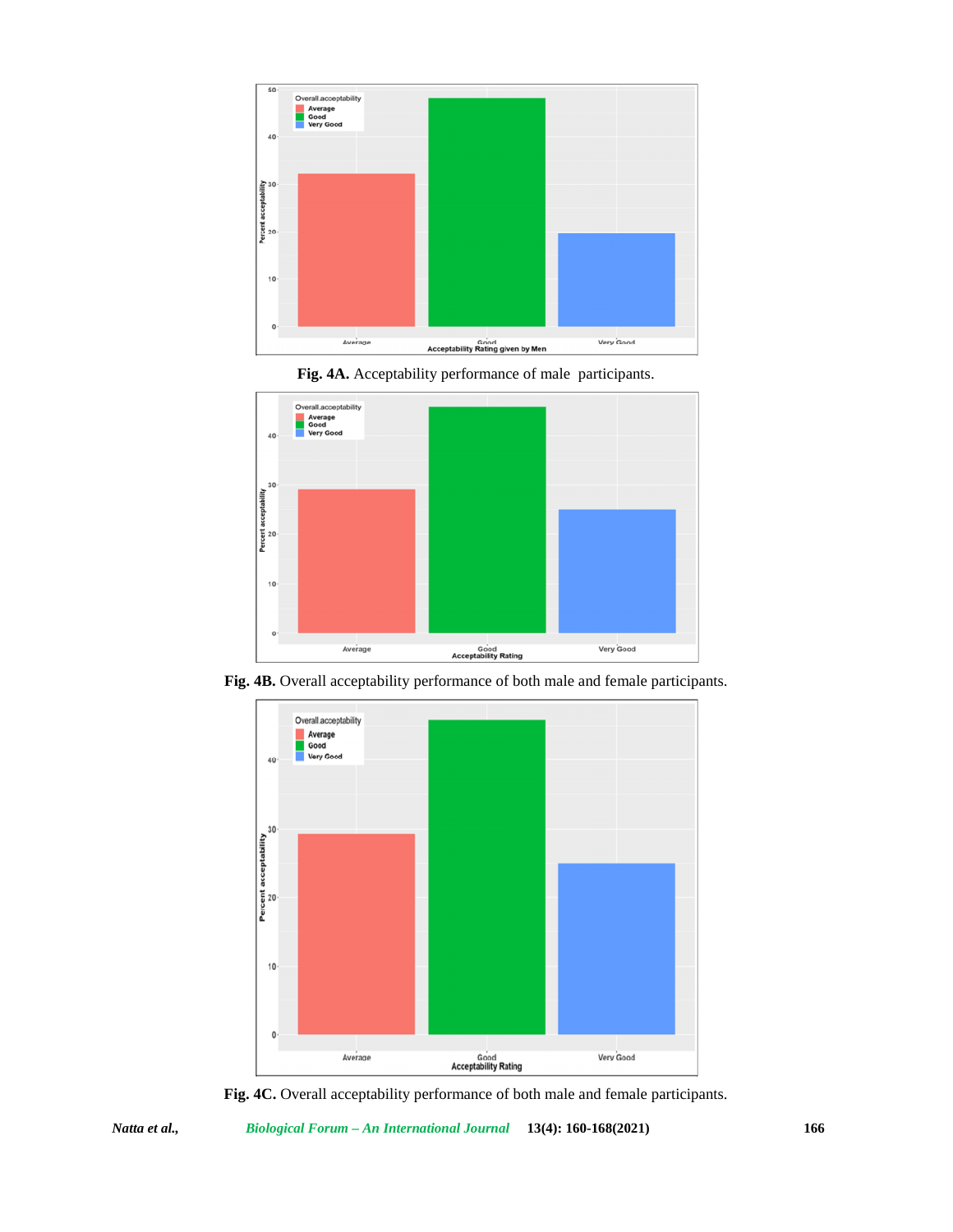### **CONCLUSION**

The floriculture sector is establishing itself as the most diverse and promising component of the horticulture industry at national and international level, given to its growth rate, rising asset value, and awareness among the people. This sector will boost income, revenue, and employment prospects for India's younger generation and also promote greater female participation and export growth. It will also help improve the livelihoods of the farmers in rural areas compared to other agri horti crops/products and the trend in average unit price for exports indicates that floriculture products command a premium over fruit and vegetables in the market. The sensory evaluation of the aroma in the flowers of *Aerides odorata* is the first report on this aromatic orchid. In our study, the observed result of the sensory evaluation showed that four different collected flower samples of *Aerides odorata* differed from each other and Collection 3 recorded the highest acceptability and aroma rating by participants. The investigation has thus shown the flowers of Collection 3 are the best scented collections of *Aerides odorata.* Based on these results, the best collection sample can be used for better cultivation recommendations and can also be export as a raw material to perfume based industry for extraction of perfume. In addition, GCMS study is required for identification of aroma related volatile compounds from these samples. The identification of volatiles may reveal the chemicals nature as a result in future breeders can target the aroma biosynthesis genes for improvement of aroma quality in endangered *Aerides odorata* orchid species. Additionally, breeders have used negative selection to account for the apparent association between the presence of floral aroma and the flower's shorter vase life. Further, investigations are required to understand the aroma biosynthesis process, transcriptional regulation, and biochemical and physiological underlying mechanisms the various aromatic compounds of flowering *Aerides odorata.* The conservation, scientific cultivation and popularization through demonstration of this aromatic orchids collection with local farmers from North Eastern region will encourage and help them to supply their flower samples as a raw material to perfume based industry of other parts in India, as a result this approach may lead to improve their financial status and livelihood.

**Author contribution.** Conceptualization, supervision, writing original manuscript and draft preparation: Suman Natta, Statistical and software analysis: Bharath Kumar Alam, Review and editing: Ram Pal, Siddhartha Sankar Biswas and Kalaivanan N.S.

**Acknowledgements.** The authors would like to thankful to the administrative staffs of ICAR-NRC for Orchids and local participants from Pakyong for their support throughout the experiment.

**Conflict of Interest.** None.

#### **REFERENCES**

- Amerine, M. A., Pangborn, R. M. & Roessler, E. B. (2013). Principles of Sensory Evaluation of Food; *Elsevier*, Amsterdam, The Netherlands, pp-275-278.
- Andreu-Sevilla, A. J., Mena, P., Marti, N., Viguera, C. G. & Carbonell-Barrachina, A. A. (2013). Volatile composition and descriptive sensory analysis of pomegranate juice and wine. *Food Research International*, *54*, 246–254.
- Anumala, N. V. & Kumar, R. (2021). Floriculture sector in India: current status and export potential. *The Journal of Horticultural Science and Biotechnology*, pp. 1-8.
- Aros, D., Garrido, N., Rivas, C., Medel, M., Müller, C., Rogers, H. & Ubeda, C. (2020). Floral scent evaluation of three cut flowers through sensorial and gas chromatography analysis. *Agronomy*, *10*(1): 131.
- Aros, D., Spadafora, N., Venturi, M., Nunez-Lillo, G., Meneses, C., Methven, L., Müller, C. & Rogers, H. (2015). Floral scent evaluation of segregating lines of *Alstroemeria caryophyllaea*. *Scientia Horticulturae*, *185*: 183–192.
- D'Antuono, L. F. & Manco, M. A. (2013). Preliminary sensory evaluation of edible flowers from wild Allium species. *Journal of the Science of Food and Agriculture*, *93*(14), 3520-3523.
- De, L. C., Pathak, P., Rao, A. N. & Rajeevan, P. K. (2015). Commercial orchids. *De Gruyter Open Poland,* pp: 7- 212.
- Duncan, O. D. & Duncan, B. (1955). A methodological analysis of segregation indexes. *American Sociological Review*, *20*(2): 210-217.
- Hajmohammadi, A., Pirouzifard, M., Shahedi, M. & Alizadeh, M. (2016). Enrichment of a fruit-based beverage in dietary fiber using basil seed: Effect of Carboxymethyl cellulose and Gum Tragacanth on stability. *LWT - Food Science and Technology*, *74*: 84- 91.
- Harisha, B. N. (2017). An economic analysis of floriculture in India. *International Journal of Academic Research and Development*, *2*: 225–231.
- Hinterholzer, A. & Schieberle, P. (1998). Identification of the most odour-active volatiles in fresh, hand-extracted juice of Valencia late oranges by odour dilution techniques. *Flavour and Fragrance Journal*, *13*: 49– 55.
- Jo, H., Rodiek, S., Fujii, E., Miyazaki, Y., Park, B. J. & Ann, S. W. (2013). Physiological and psychological response to floral scent. *HortScience*, *48*: 82–88.
- Kelley, K. M., Behe, B. K., Biernbaum, J. A. & Poff, K. L. (2001). Consumer and professional chef perceptions of three edible-flower species. *HortScience*, *36*: 162– 166.
- Kelley, K. M., Behe, B. K., Biernbaum, J. A. & Poff, K. L. (2002). Consumer purchase and use of edible flowers: results of three studies. *Hort. Technology*, *12*: 282– 287.
- Kishor, R., Sha Valli, K. P. S. & Sharma, G. J. (2006). Hybridization and *in vitro* culture of an orchid hybrid *Ascocenda Kangla*. *Scientia Horticulturae*, *108*: 66- 73.

*Natta et al., Biological Forum – An International Journal* **13(4): 160-168(2021) 167**